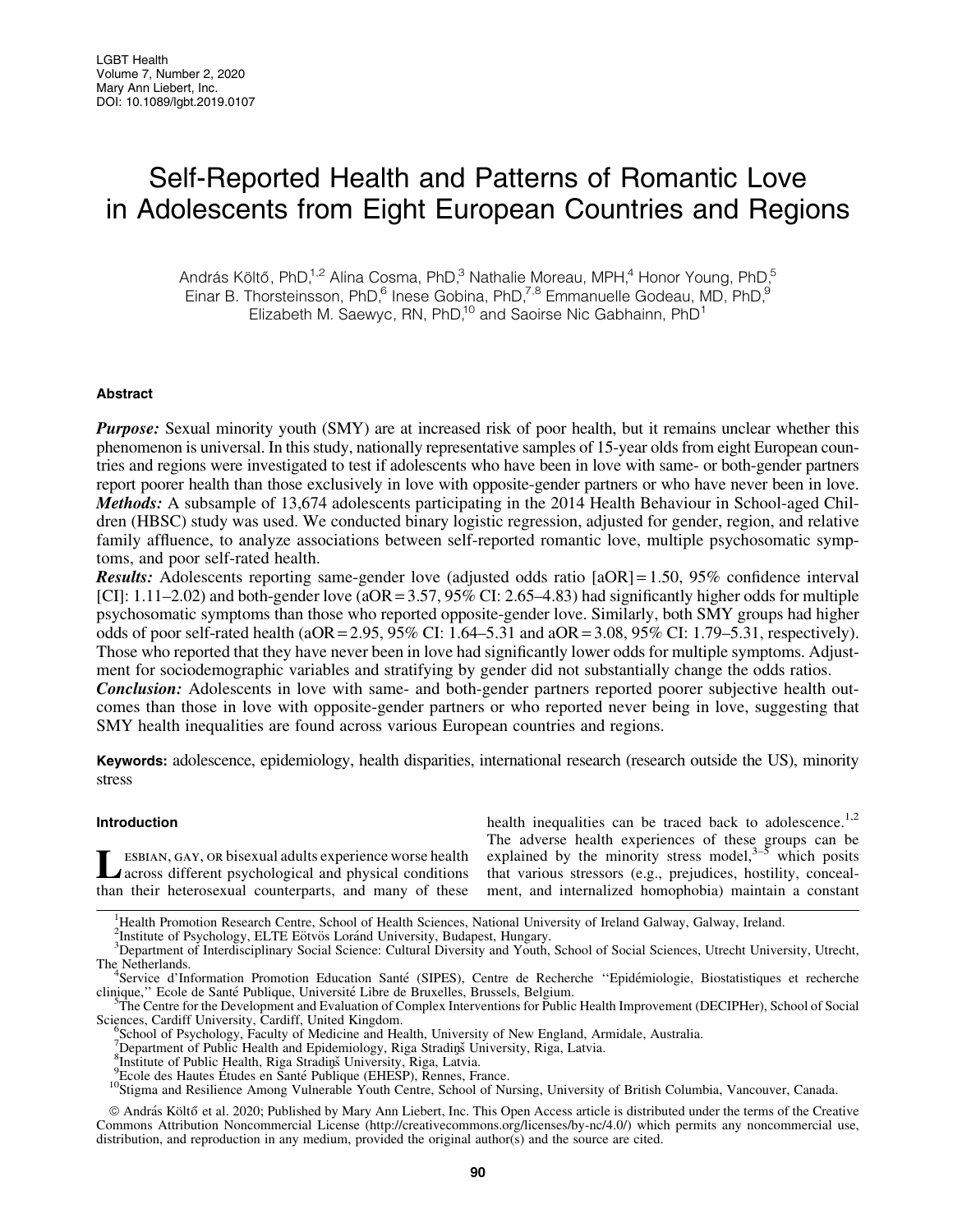anticipation of exclusion, rejection, and discrimination, and these may be lived experiences to minority individuals. Such stressors can have a negative impact on mental and physical health.

Mental health disparities are reflected in elevated risk for depression, anxiety, and self-harm<sup>6,7</sup>; inequalities in physical health can be manifested in poor self-reported general health and elevated risk of health problems such as cancer, cardiovascular diseases, asthma, diabetes, and other chronic conditions.<sup>8</sup> Besides the direct impact of minority stress, these inequalities may be attributed, in part, to avoidance of health care due to discrimination and stigmatization that sexual minority individuals experience or anticipate in health care settings.<sup>9</sup> These stressors appear to begin during adolescence, as do the health disparities.<sup>6</sup>

In recent decades, many Western countries have markedly improved public support for gender and sexual minority individuals. In parallel, sexual minority youth (SMY) are ''coming out'' (disclosing their sexual orientation) at increasingly younger ages.<sup>10</sup> However, health inequalities for SMY seem to persist.<sup>11,12</sup> This paradox could be the consequence of intersecting processes.<sup>13</sup> SMY coming out during adolescence are likely to face their peers' prejudicial attitudes and homophobic, biphobic, or transphobic behavior, which also appear to peak during adolescence<sup>14</sup> and do not seem to be improving over time.<sup>15</sup> Based on the minority stress theory, one mechanism of (persistent) poor health is the chronic stress caused by anticipated or experienced homophobic violence and bullying.<sup>16–18</sup> Such stress may also amplify attention to bodily processes and thus may be a causal factor in somatization disorders.<sup>19</sup> Bisexual or bothgender attracted individuals may be at even higher risk than those who identify as lesbian/gay (or exclusively attracted to same-gender partners).<sup>20,21</sup>

There are several gaps in understanding health disparities in SMY. First, homophobic bullying experienced in adolescence may have long-term negative impacts on health<sup>22</sup>; however, this has not been demonstrated conclusively. Second, research so far has not focused on whether SMY report poorer subjective health or more somatic symptoms than their heterosexual peers despite the fact that subjective health indicators seem to be sensitive predictors of poor health in later life.<sup>23,24</sup> To the best of our knowledge, self-rated health or the frequency of psychosomatic symptoms among SMY has not been investigated in epidemiological studies, neither in North America nor in other countries. Third, most studies presented terms such as ''lesbian,'' ''gay,'' or ''bisexual'' to the respondents to categorize SMY, even with children as young as 9 or  $10^{25}$  Such terms may exclude adolescents who have not yet defined their sexual identity.<sup>26</sup> Other sexual orientations, gender identities (e.g., queer or intersex), $27$  and dimensions of sexual orientation (e.g., sexual behavior or romantic attraction) remain relatively understudied.<sup>28,29</sup>

Using romantic attraction to estimate SMY health inequalities may be more inclusive and suitable for young adolescents than terms indicating self-identified sexual orientation.<sup>3</sup> Romantic attraction can be understood as a desire for intimate emotional bonding. It is a concept closely related to the feeling of love and is an essential element of sexual orientation, <sup>31</sup> although it is often neglected in the studies of sexual minority individuals. Fourth, in many studies those who are unsure about or do not want to disclose their sexual orientation are

excluded from the analyses.<sup>32</sup> Finally, although some national studies have been conducted on the health of SMY in Europe, for instance, in Iceland, $33,34$  Ireland, $35-37$  The Netherlands, $38$  and the United Kingdom, $39$  most of the existing findings are from North America, and it remains unclear whether their findings can be generalized to other countries and cultures.<sup>40,41</sup>

This study investigates associations between patterns of romantic love and self-rated health and multiple health symptoms, in nationally representative samples of 15-year-old adolescents in eight European countries and regions. We hypothesized that adolescents reporting same- or both-gender love would have higher odds of multiple psychosomatic symptoms and poor self-rated health than those who reported being in love only with opposite-gender partners or who had never been in love. Based on available evidence of bisexual or both-gender attracted adolescents,  $20,42,43$  we anticipated that adolescents reporting both-gender love may be at even higher risk of reporting poor health and multiple symptoms than those reporting exclusive same-gender love. Participants who did not respond to the question on love (no answer) were included in the analyses as a separate group.

### Methods

The Health Behaviour in School-aged Children (HBSC), a World Health Organization collaborative cross-cultural study, is an epidemiological survey of health-related behaviors in nationally representative samples of 11-, 13-, and 15 year-old schoolchildren across 50 countries in Europe and North America. The methodology used in HBSC is described in detail elsewhere.<sup>44,45</sup> In 2014, HBSC researchers introduced an optional measure on romantic attraction, which national research teams could include in the survey conducted in the given country.<sup>30</sup> Research teams from eight countries and regions (French Belgium, Bulgaria, Switzerland, England, France, Hungary, Iceland, and North Macedonia) administered this item to their 15-year olds. The final sample included 14,545 adolescents ( $M<sub>ave</sub> = 15.55$  years, standard deviation =  $0.33$ , range:  $14.58 - 16.50$ ). For the analysis, we used data of those 13,674 adolescents (94.0% of the total sample) who provided responses to all items of the Family Affluence Scale (FAS).

Ethical approval was obtained at a national level from higher education or health authorities. The national teams decided whether they obtained informed, passive, or active consent from schools, parents, and pupils to participate in the study (Table 1). $45$  Informed consent refers to providing information in leaflets, letters, and within the classrooms informing children of their rights, so that they can give their consent by filling in the questionnaire.<sup>46</sup> Active consent implies that the parent/guardian must explicitly give permission for their child to participate (none of the ethical authorities in the eight countries feeding data into this analysis required active consent at any level). Passive consent implies that the child is permitted to participate unless the parent/guardian indicates that the child should not participate. A paper-pencil format questionnaire was used in each participating country. Before administering the questionnaire, pupils were instructed that they were free not to answer any questions and/or to withdraw participation at any time. Anonymity and confidentiality were assured.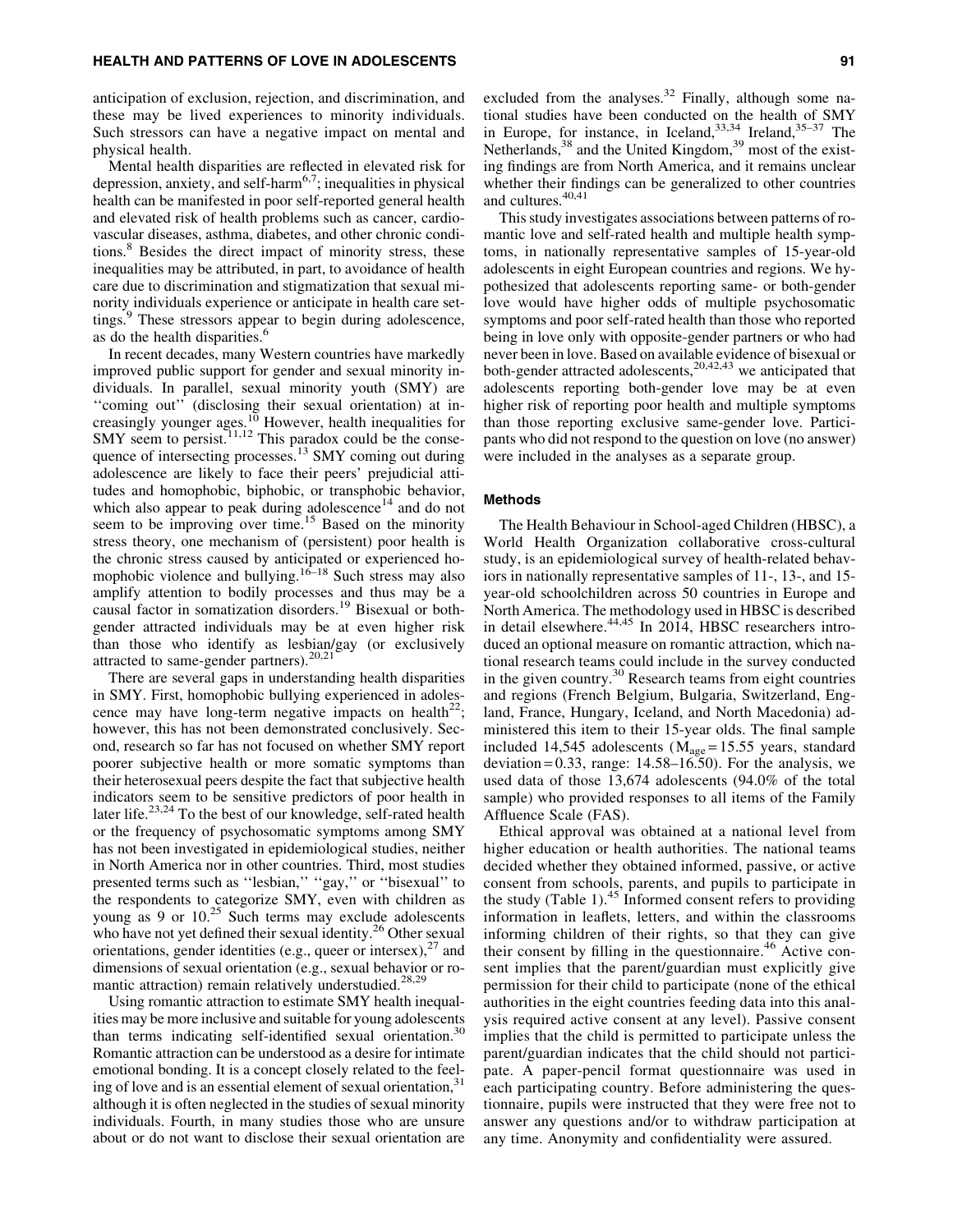|                  |                                                                                             |                 | Type of consent   |                 |
|------------------|---------------------------------------------------------------------------------------------|-----------------|-------------------|-----------------|
| Country/region   | Authority providing ethical approval                                                        | School<br>level | Parental<br>level | Pupil<br>level  |
| Belgium (French) | Boards of school networks of the Wallonia-Brussels Federation                               | Informed        | No consent        | Passive         |
| Bulgaria         | Ministry of Education and Science                                                           | Informed        | <b>Informed</b>   | Informed        |
| Switzerland      | University of Lausanne, Cantonal Commission for Ethics<br>for the Research on Human Beings  | Informed        | No consent        | Informed        |
| England          | University of Hertfordshire, Ethics Committee for Studies<br>Involving Human Participants   | Informed        | Passive           | Passive         |
| France           | Ministry of Education and the French National Commission<br>of Computer Science and Freedom | Passive         | Passive           | Passive         |
| Hungary          | Scientific and Research Ethics Committee of the Medical<br>Research Council                 | Informed        | Passive           | <b>Informed</b> |
| <b>Iceland</b>   | Icelandic Data Committee                                                                    | <b>Informed</b> | Passive           | <b>Informed</b> |
| North Macedonia  | Ministry of Education and Science and Ministry of Health                                    | Passive         | Passive           | Informed        |

Table 1. Names of Authorities Providing Ethical Approval and Type of Consent at School, Parental, and Pupil Level in Those Eight Countries/Regions of the Health Behaviour in School-Aged Children Study (2014) Which Provided Data for the Present Analyses

## Measures

Romantic love. One item was used to classify respondents' love patterns: ''Have you ever been in love with someone?'' Response options were as follows: ''Yes, with a girl or girls,'' ''Yes, with a boy or boys,'' ''Yes, with girls and boys,'' and ''No, never.'' Development of this item has been reported elsewhere.<sup>30</sup> Boys who reported having been exclusively in love with girls, and girls who reported having been exclusively in love with boys were categorized as having experience exclusively of opposite-gender love. Boys who reported having been in love with boys, and girls who reported having been in love with girls were categorized as having experience exclusively of same-gender love. Respondents who reported having been in love with both girls and boys were categorized as having experience of both-gender love. Those who reported never having been in love were categorized as never in love. For the present analyses, we also involved participants who did not answer the question on love (no answer). Opposite-gender love was used as the reference category.

Multiple symptoms. A standardized eight-item psychosomatic symptom checklist<sup>47</sup> was used to assess the experience of symptoms. Respondents had to indicate how often they experienced (1) headache, (2) stomach ache, (3) backache, (4) feeling low, (5) irritability or bad temper, (6) feeling nervous, (7) difficulties in getting to sleep, and (8) feeling dizzy in the past 6 months (Cronbach's alpha =  $0.83$ ). The five response options ranged from ''about every day'' to ''never.'' A dichotomous variable was created to identify respondents with recurrent multiple health symptoms: those who had two or more health symptoms more than once a week or about every day during the past 6 months  $(0 = did not report multi$ ple symptoms, 1 = reported having multiple symptoms).  $48$ The reference category comprised those who reported fewer than two symptoms in the same time frame.

Poor self-rated health. Young people's self-reported health was assessed using the item $44$ : Would you say your health is ...? with response options being (1) "Excellent," (2) ''Good,'' (3) ''Fair,'' or (4) ''Poor.'' Responses were dichotomized into favorable versus unfavorable evaluation  $(0 =$  excellent to fair health, 1 = poor health).<sup>49</sup> Excellent to fair health was the reference category.

Sociodemographic variables. Respondents were asked if they were a boy or a girl (one response option to be chosen). Comparative socioeconomic status was assessed by the FAS, a six-item composite measure developed by the HBSC network.50–52 For the current analysis, the absolute FAS scores (ranging between 0 and 13) were transformed to a ridit-based relative score and grouped into three categories: the bottom 20% of the young people into low affluence families, 60% into families with medium level affluence, and top 20% into the most affluent families.<sup>44</sup> An eight-category nominal variable indicated the regions/countries in the analysis. Boys, children from the lowest 20% family affluence category and residents of French Belgium, were used as reference categories in the logistic regression models.

#### Statistical analysis

Descriptive statistics and logistic regression models. Analyses were carried out in SPSS 24.0 (IBM Corp., Armonk, NY). Associations of love with the sociodemographic variables and health outcomes were checked in the unweighted sample using Chi-square tests. We used uniand multivariate logistic regression models to explore the odds of reporting multiple symptoms and poor self-rated health across categories of romantic love. Univariate models were built to obtain crude odds ratios. Country/region, relative family affluence, and gender were entered into the multivariate models to obtain adjusted odds ratios (aORs). Model fit was verified. No multicollinearity was detected in the predictor variables. To test the potential confounding effect of interactions between the predictor variables, we built multivariate models that included two-way interaction terms. However, as these did not improve model fit, they were not included in the final multivariate models.

Weighting and adjustment for clustering. The decision regarding whether to weight data to account for imbalances in school, class, or sociodemographic composition is at the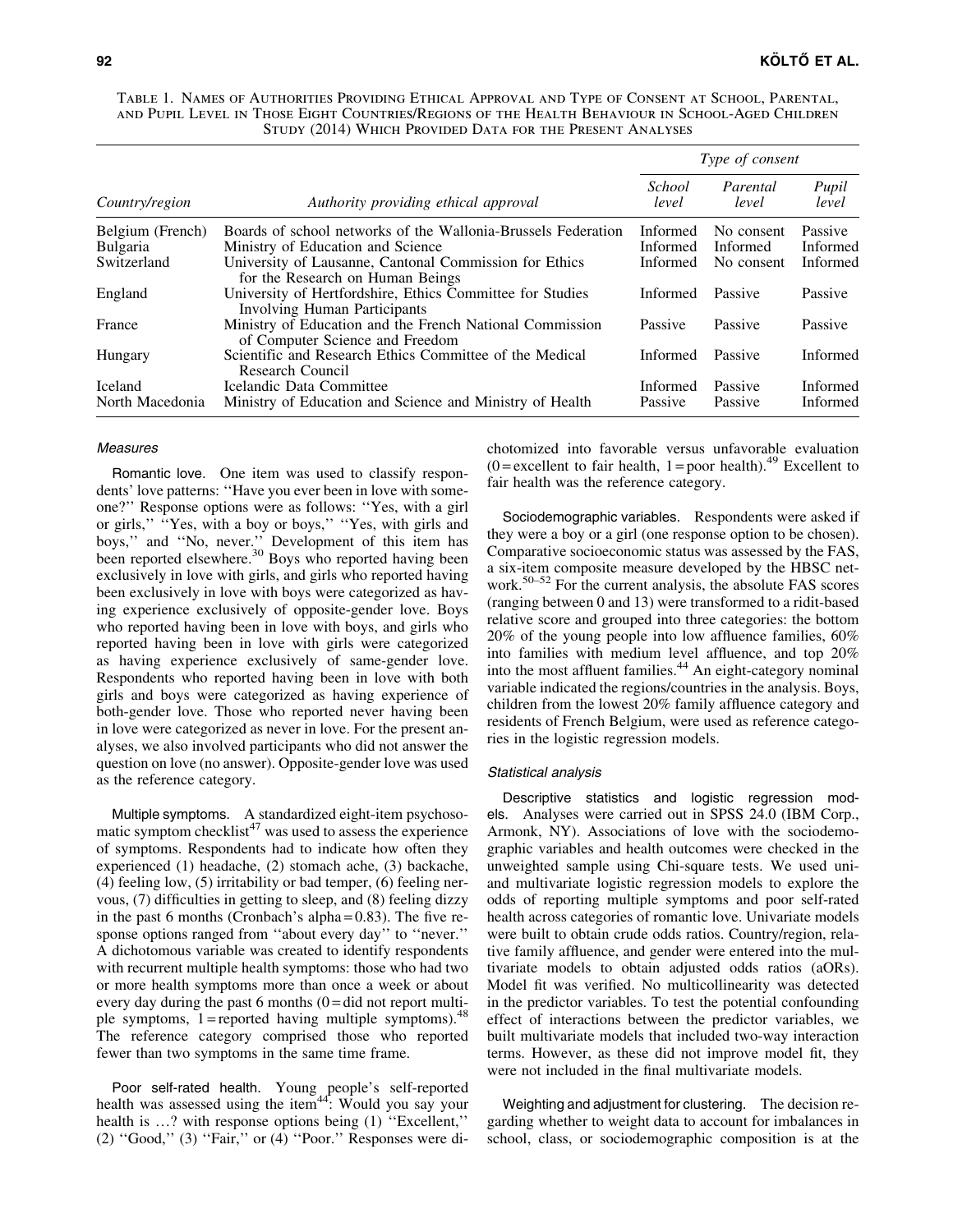## HEALTH AND PATTERNS OF LOVE IN ADOLESCENTS 93

discretion of HBSC national teams. Of the eight countries included in the analysis, only the French data had been weighted. Therefore, in the logistic models we used a weight variable that had actual values for the French data, whereas for other countries it was set at 1. To check the potential impact of cluster-based sampling, we applied the Complex Samples function on SPSS, adjusting analyses for classrooms as sampling units. Design effects in the multivariate models, adjusted for clusters, ranged from 0.938 to 1.161, and subsequent analyses did not substantially differ from treating our data as a simple random sample. Therefore, reported analyses have not been adjusted for clustering.

Multiple imputation. To reduce potential bias caused by missing data, multiple imputation with chained equations was used to impute missing values for psychosomatic symptoms and self-rated health. For psychosomatic symptoms, rates of missing responses ranged from 1.5% (headache) to 1.8% (irritability or bad temper); the listwise rate of missing responses was 2.3%. For self-rated health, the percentage of missing responses was 0.9%. There was a significant association between missing responses in the combined number of psychosomatic symptoms and love:  $\chi^2(4) = 809.58$ ,  $p < 0.001$ , with a large effect size<sup>53</sup>:  $V = 0.236$ . A similar significant association was found between missing responses in self-rated health and love:  $\chi^2(4) = 393.64$ ,  $p < 0.001$ , with a medium effect size:  $V = 0.165$ . This indicates that responses on the outcome variables are not missing at random. It is suggested, though, that listwise deletion may lead to more biased estimates than multiple imputation, even when the condition for this technique that data are missing at random, is not met.<sup>54</sup> Twenty imputed datasets were created, and the imputation diagnostics were examined.

### **Results**

## Love and sociodemographic characteristics

Love was associated with country/region:  $\chi^2(28) = 1631.74$ ,  $p$  < 0.001, although the effect size was low:  $V = 0.173$ . In all countries, opposite-gender love was the most frequently reported category, while same-gender love was the least frequent (Table 2). Love and gender were also significantly associated:  $\chi^2(4) = 89.06$ ,  $p < 0.001$ , although the effect size was low:  $V = 0.081$ . In both boys and girls, opposite-gender love was reported at the highest rates (83.4% and 78.9%, respectively); in boys, the least reported category was bothgender love (1.1%), whereas for girls it was same-gender love (1.8%) (Table 2). We also found associations between love and relative family affluence groups:  $\chi^2(8) = 38.15$ ,  $p$  < 0.001, but with a marginal effect:  $V = 0.037$ .

#### Love and self-reported health outcomes

Love and multiple symptoms were associated:  $\chi^2(4) = 159.65$ ,  $p$  < 0.001, but the effect size was low:  $V = 0.108$ . The proportion of adolescents reporting both-gender love was higher within the group of adolescents who reported multiple symptoms (3.3%) than within those who did not (0.8%) (Table 2). A similar difference, although at a lower ratio, was found in the subsample of adolescents reporting same-gender love (2.2% vs. 1.2%, respectively). Love was also associated with reporting poor health:  $\chi^2(4) = 33.50$ ,  $p < 0.001$ , but the

magnitude of the effect was low:  $V = 0.050$ . Adolescents reporting same-gender or both-gender love were more likely to report poor subjective health compared to their oppositegender love peers.

#### Multiple symptoms across love patterns

Both univariate and multivariate logistic regression models (Table 3) highlighted that adolescents reporting samegender love  $(aOR = 1.50, 95\%$  confidence interval [CI]: 1.11–2.02) and, to a greater extent, those reporting bothgender love ( $aOR = 3.57$ ,  $95\%$  CI: 2.65–4.83) had significantly higher odds of reporting multiple symptoms compared to adolescents reporting opposite-gender love. Those who had never been in love had significantly lower odds of reporting multiple symptoms relative to the opposite-gender love group  $(aOR = 0.68, 95\% \text{ CI: } 0.61 - 0.77)$ . Nonrespondents had similar odds for multiple symptoms as adolescents reporting opposite-gender love.

Reporting multiple symptoms followed a similar pattern in boys and girls across different love patterns, with one notable exception. Boys reporting same-gender love had a significantly higher odds of reporting multiple symptoms compared to boys reporting opposite-gender love (aOR = 2.24, 95% CI: 1.48–3.38); in girls, no significant difference was observed. No gender differences were detected among young people reporting both-gender love and those who had never been in love.

#### Poor self-rated health across love patterns

After adjustment for demographic variables (Table 4), adolescents reporting same-gender love (aOR = 2.95, 95% CI: 1.64–5.31) and both-gender love (aOR = 3.08, 95% CI: 1.79–5.31) had significantly higher odds of poor self-rated health than their opposite-gender love peers. The ''never in love'' and ''no answer'' groups did not differ from adolescents reporting opposite-gender love. Boys reporting both-gender love had higher odds of poor self-rated health than their opposite-gender love peers  $(aOR = 5.07, 95\%)$ CI: 1.94–13.28); this was also the case for girls reporting both-gender love (aOR = 2.55, 95% CI: 1.34–4.88). The odds of poor self-rated health was also higher among boys reporting same-gender love than among their oppositegender counterparts, but at the limit of statistical significance (aOR = 2.72, 95% CI: 0.99–7.43). Girls reporting same-gender love had significantly higher odds compared to girls reporting opposite-gender love ( $aOR = 3.07$ ,  $95\%$ ) CI: 1.47–6.41).

## **Discussion**

This study investigated the associations between romantic love and different self-reported health outcomes among nationally representative samples of 15-year olds across eight European countries and regions. After adjusting for country/ region, relative family affluence, and gender, adolescents reporting same-gender love and, even more so, those reporting both-gender love had higher odds of reporting multiple symptoms and rating their health as poor compared to their opposite-gender love peers. This pattern was similar across boys and girls, except for girls reporting same-gender love whose odds for multiple symptoms, and boys reporting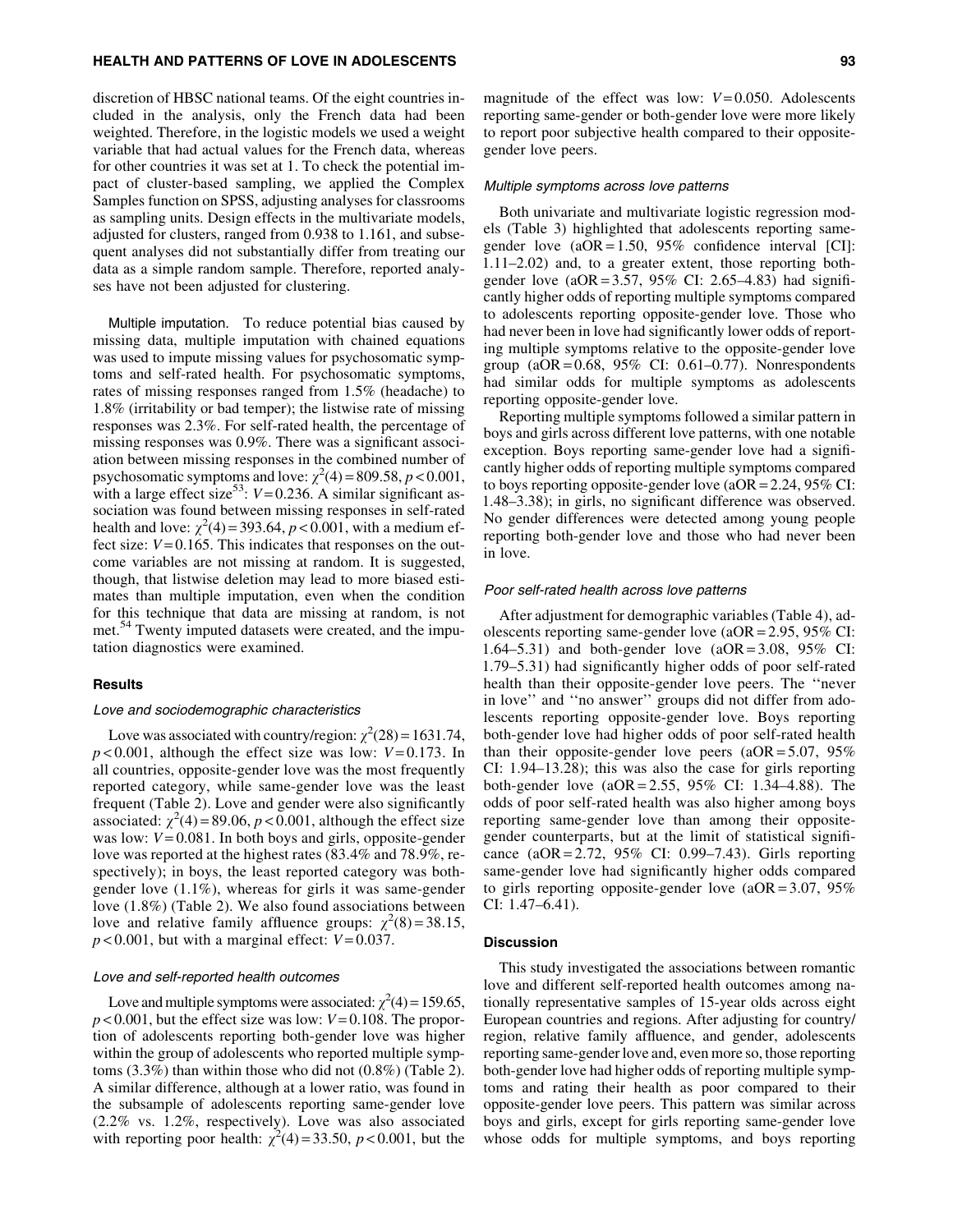| TABLE 2. CHARACTERISTICS OF THE SAMPLE, OVERALL AND BY ROMANTIC LOVE, IN THE HEALTH BEHAVIOUR IN SCHOOL-AGED CHILDREN STUDY, 2014                                                                     |              |                              |                                                                             |                                             |                  |                                              |                  |                                 |                    |                               |                  |                        |                              |
|-------------------------------------------------------------------------------------------------------------------------------------------------------------------------------------------------------|--------------|------------------------------|-----------------------------------------------------------------------------|---------------------------------------------|------------------|----------------------------------------------|------------------|---------------------------------|--------------------|-------------------------------|------------------|------------------------|------------------------------|
|                                                                                                                                                                                                       |              | Total sample<br>$(n=13,674)$ |                                                                             | $Opposite$ -gender love<br>( $n = 11,098$ ) |                  | Same-gender love<br>$(n=222)$                |                  | Both-gender love<br>$(n = 250)$ |                    | Never in love<br>$(n = 1766)$ |                  | No answer<br>$(n=338)$ |                              |
|                                                                                                                                                                                                       | n            | Overall $\%$                 | Ξ                                                                           | % (Love)                                    | Ξ                | % (Love)                                     | η                | $\%$ (Love)                     | η                  | $\%$ (Love)                   | η                | % (Love)               | Assoc.                       |
| Love                                                                                                                                                                                                  |              |                              |                                                                             |                                             |                  |                                              |                  |                                 |                    |                               |                  |                        |                              |
| Opposite-gender love                                                                                                                                                                                  | 11098        |                              |                                                                             |                                             |                  |                                              |                  |                                 |                    |                               |                  |                        |                              |
| Same-gender love                                                                                                                                                                                      |              |                              |                                                                             |                                             |                  |                                              |                  |                                 |                    |                               |                  |                        |                              |
| Both-gender love                                                                                                                                                                                      | 222          | $1.8$<br>$1.29$              |                                                                             |                                             |                  |                                              |                  |                                 |                    |                               |                  |                        |                              |
| Never in love                                                                                                                                                                                         | 1766         |                              |                                                                             |                                             |                  |                                              |                  |                                 |                    |                               |                  |                        |                              |
| No answer                                                                                                                                                                                             | 338          | 2.5                          |                                                                             |                                             |                  |                                              |                  |                                 |                    |                               |                  |                        |                              |
| Country/region                                                                                                                                                                                        |              |                              |                                                                             |                                             |                  |                                              |                  |                                 |                    |                               |                  |                        |                              |
| Belgium (French)                                                                                                                                                                                      | 1807         |                              | 1491                                                                        |                                             |                  |                                              |                  |                                 |                    |                               |                  |                        |                              |
| Bulgaria                                                                                                                                                                                              |              |                              |                                                                             |                                             |                  |                                              |                  |                                 |                    |                               |                  |                        | $p < 0.001,$<br>$V = 0.173$  |
| Switzerland                                                                                                                                                                                           | 1564<br>1695 |                              |                                                                             |                                             |                  |                                              |                  |                                 |                    |                               |                  |                        |                              |
| England                                                                                                                                                                                               |              |                              |                                                                             |                                             |                  |                                              |                  |                                 |                    |                               |                  |                        |                              |
| France                                                                                                                                                                                                | 1669         |                              |                                                                             |                                             |                  |                                              |                  |                                 |                    |                               |                  |                        |                              |
| Hungary                                                                                                                                                                                               | 1085         |                              |                                                                             |                                             |                  |                                              |                  |                                 |                    |                               |                  |                        |                              |
| Iceland                                                                                                                                                                                               | 2984<br>1416 |                              | $\begin{array}{c} 1325 \\ 1507 \\ 1576 \\ 1370 \\ 2310 \\ 1085 \end{array}$ | 238222886                                   | 88983492         | 140100100                                    | dauxantra        | 1211605196<br>121161111         | 31462328           | $1788871974$<br>$178871974$   | 45268852         | ningoning<br>11001100  |                              |
| North Macedonia                                                                                                                                                                                       |              |                              |                                                                             |                                             |                  |                                              |                  |                                 |                    |                               |                  |                        |                              |
| Gender                                                                                                                                                                                                |              |                              |                                                                             |                                             |                  |                                              |                  |                                 |                    |                               |                  |                        |                              |
| <b>Boy</b>                                                                                                                                                                                            | 6778         | 49.4                         | 5656<br>5442                                                                | 83.4                                        | $\frac{97}{125}$ | $\frac{4}{1}$ $\frac{8}{1}$                  | <b>72</b><br>178 | $\frac{1}{2.6}$                 | 767                | 11.5                          | 186              | 2.7<br>2.2             | $p < 0.001$ ,<br>$V = 0.081$ |
|                                                                                                                                                                                                       | 6896         |                              |                                                                             |                                             |                  |                                              |                  |                                 | 999                |                               |                  |                        |                              |
| Relative family affluence                                                                                                                                                                             |              |                              |                                                                             |                                             |                  |                                              |                  |                                 |                    |                               |                  |                        |                              |
| Medium 60%<br>Lowest 20%                                                                                                                                                                              | 2855         |                              |                                                                             |                                             | $\mathcal{L}$    |                                              |                  |                                 |                    |                               |                  |                        | $p < 0.001,$<br>$V = 0.037$  |
| Highest 20%                                                                                                                                                                                           | 2638<br>8181 | 20.3<br>20.3<br>19.3         | 2237<br>6661<br>2200                                                        | 823<br>823                                  | 113              | $\frac{2}{2}$<br>$\frac{4}{4}$ $\frac{1}{2}$ | sgas             |                                 | 395<br>1077<br>294 | 132<br>111                    | 828              | 1225<br>222            |                              |
| Multiple health symptoms                                                                                                                                                                              |              |                              |                                                                             |                                             |                  |                                              |                  |                                 |                    |                               |                  |                        |                              |
| $\frac{1}{2}$                                                                                                                                                                                         | 8056         |                              |                                                                             |                                             |                  |                                              |                  |                                 |                    |                               |                  |                        |                              |
| Yes                                                                                                                                                                                                   | 5618         | 58.9<br>41.1                 | 6543<br>4555                                                                | 81.1                                        | $\frac{8}{124}$  | $\frac{2}{2}$                                | $rac{5}{3}$      | $\frac{8}{3}$ 3                 | 1150<br>616        | 14.3                          | 201              | $2.4$<br>$2.4$         | $p < 0.001,$<br>$V = 0.108$  |
| Poor self-rated health                                                                                                                                                                                |              |                              |                                                                             |                                             |                  |                                              |                  |                                 |                    |                               |                  |                        |                              |
| $\mathsf{z}^{\circ}$                                                                                                                                                                                  | 13365        | 97.7                         | 10865<br>233                                                                | 81.3<br>75.4                                | 209<br>13        | $1.6$<br>$4.2$                               | 234              | $\frac{8}{5}$ .2                | 1727<br>39         | 12.6                          | 330 <sub>8</sub> | $\frac{2.5}{2.6}$      | $p < 0.001,$<br>$V = 0.050$  |
| Yes                                                                                                                                                                                                   | 309          |                              |                                                                             |                                             |                  |                                              |                  |                                 |                    |                               |                  |                        |                              |
| Assoc, association between the given variable and love; % (Love), proportion within the given love category; n, unweighted sample size; Overall %, proportion in the overall sample in<br>percentage. |              |                              |                                                                             |                                             |                  |                                              |                  |                                 |                    |                               |                  |                        |                              |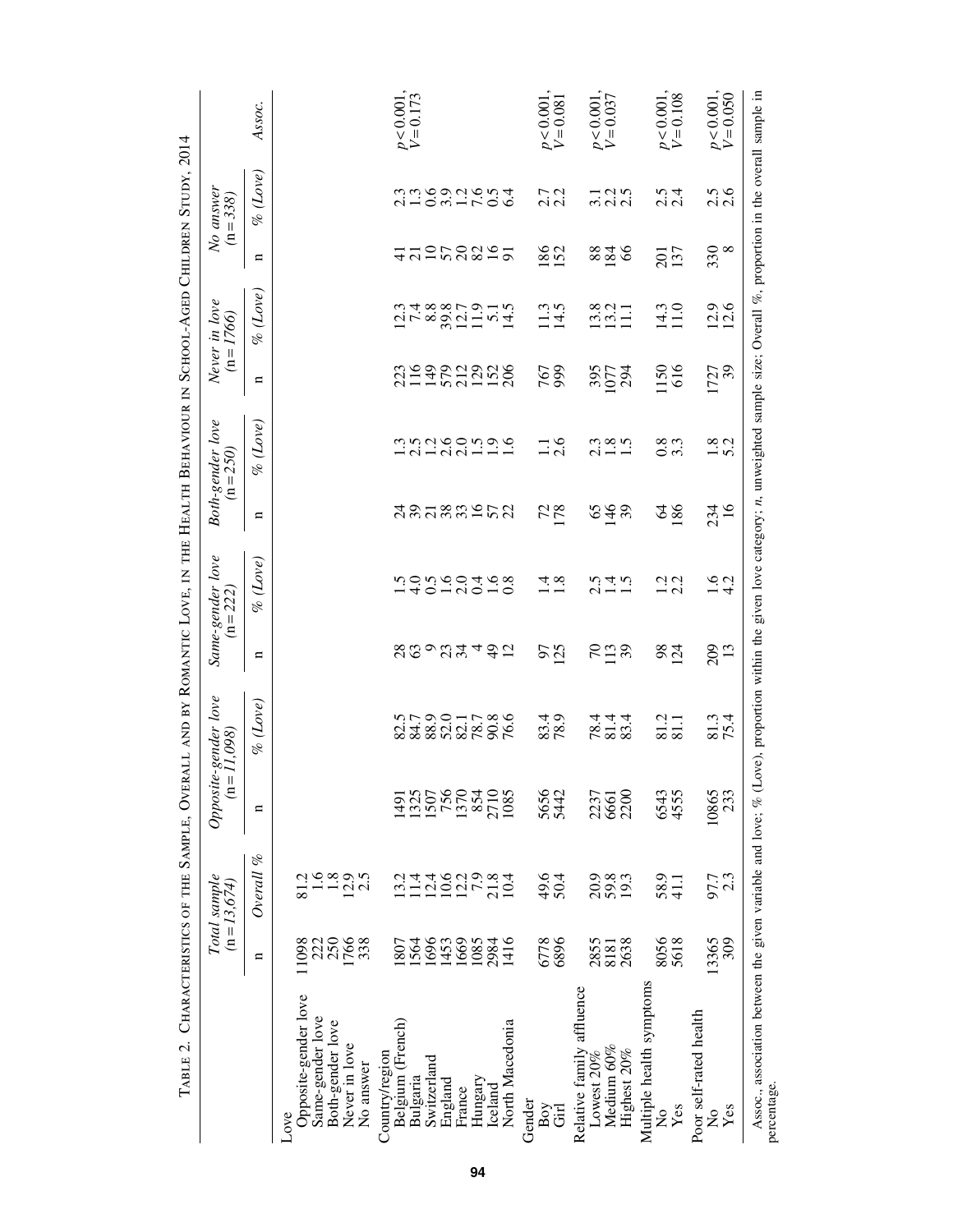|                                   |                |                |                                                                                         |                     |                                               |                                             |                                             |                    | Multivariate model stratified by gender |                 |                  |                                   |
|-----------------------------------|----------------|----------------|-----------------------------------------------------------------------------------------|---------------------|-----------------------------------------------|---------------------------------------------|---------------------------------------------|--------------------|-----------------------------------------|-----------------|------------------|-----------------------------------|
|                                   |                |                | Univariate model $(n=13,674)$                                                           |                     |                                               | Multivariate model (overall; $n = 13,674$ ) |                                             | $Boys (n = 6778)$  |                                         |                 | Girls $(n=6896)$ |                                   |
|                                   | $\partial R$   | p              | 95% CI                                                                                  | aOR                 | p                                             | 95% CI                                      | aOR                                         | p                  | 95% CI                                  | aOR             | p                | 95% CI                            |
| Opposite-gender love<br>Love      |                |                |                                                                                         |                     |                                               |                                             |                                             |                    |                                         |                 |                  |                                   |
| Same-gender love                  | 1.73           | 0.001          |                                                                                         | 1.50                | 0.008                                         | $1.11 - 2.02$                               |                                             | 0.001              | $1.48 - 3.38$<br>$2.62 - 7.03$          | 1.08            | 0.691            | $0.74 - 1.58$<br>$2.23 - 4.65$    |
| Both-gender love<br>Never in love | $4.27$<br>0.77 | 0.001<br>0.001 | $\begin{array}{c} 1.32 - 2.28 \\ 3.20 - 5.70 \\ 0.69 - 0.87 \\ 0.77 - 1.20 \end{array}$ | 3.57                | 0.001<br>0.001                                | $2.65 - 4.83$<br>$0.61 - 0.77$              | त १३<br>२५०                                 | 0.001<br>0.001     | $0.57 - 0.83$                           | 3.22            | 0.001<br>&0.001  | $0.58 - 0.78$                     |
| No answer                         | 0.96           | 0.744          |                                                                                         | 0.96                | 0.706                                         | $0.76 - 1.21$                               | 1.15                                        | 0.381              | $0.84 - 1.59$                           | 0.78            | 0.144            | $0.56 - 1.09$                     |
| Country/region                    |                |                |                                                                                         |                     |                                               |                                             |                                             |                    |                                         |                 |                  |                                   |
| Belgium (French)<br>Bulgaria      |                |                |                                                                                         | 1.07                | 0.349                                         | $0.93 - 1.23$                               | 0.93                                        | 0.540              | $0.77 - 1.15$                           |                 | 0.082            | $0.98 - 1.47$                     |
| Switzerland                       |                |                |                                                                                         | 0.86                | 0.001                                         | $0.47 - 0.62$                               |                                             | 0.001              | $0.41 - 0.63$                           | $\frac{19}{15}$ | 0.001            | $0.47 - 0.69$                     |
| England                           |                |                |                                                                                         |                     | 0.054                                         | $0.75 - 1.00$                               |                                             | 0.017              | $0.61 - 0.95$                           |                 | 0.651            | $0.78 - 1.17$                     |
| France                            |                |                |                                                                                         | $\frac{1.11}{0.81}$ | 0.170                                         | $0.96 - 1.28$                               |                                             | 0.787              | $0.79 - 1.20$                           | 1.23            | 0.035            | $1.01 - 1.50$<br>$0.71 - 1.08$    |
| Hungary                           |                |                |                                                                                         |                     | 0.010                                         | $0.69 - 0.95$                               |                                             | 0.010              | $0.58 - 0.93$                           |                 | 0.218            |                                   |
| North Macedonia<br>Iceland        |                |                |                                                                                         | 0.75<br>0.90        | 0.144<br>0.001                                | $0.66 - 0.85$<br>$0.78 - 1.04$              | 5255885<br>1000000                          | 0.058<br>0.001     | $0.57 - 0.82$<br>$0.66 - 1.01$          | 0.80<br>0.97    | 0.009            | $0.68 - 0.95$<br>$0.80 - 1.18$    |
| Relative family affluence         |                |                |                                                                                         |                     |                                               |                                             |                                             |                    |                                         |                 |                  |                                   |
| Lowest 20%                        |                |                |                                                                                         |                     |                                               |                                             |                                             |                    |                                         |                 |                  |                                   |
| Medium 60%                        |                |                |                                                                                         | 0.87                | $\begin{array}{c} 0.003 \\ 0.007 \end{array}$ | 0.79-0.95<br>0.77-0.96                      | $\begin{array}{c} 0.85 \\ 0.80 \end{array}$ | $0.020$<br>$0.010$ | $0.75 - 0.98$<br>$0.68 - 0.95$          | 0.88            | 0.051<br>0.182   | $\frac{0.78 - 1.00}{0.77 - 1.05}$ |
| Highest 20%                       |                |                |                                                                                         | 0.86                |                                               |                                             |                                             |                    |                                         |                 |                  |                                   |
| Gender                            |                |                |                                                                                         |                     |                                               |                                             |                                             |                    |                                         |                 |                  |                                   |
| <b>A</b> GH                       |                |                |                                                                                         | 2.58                | 0.001                                         | $2.40 - 2.77$                               |                                             |                    |                                         |                 |                  |                                   |

TABLE 3. CRUDE AND ADJUSTED ODDS FOR MULTIPLE HEALTH SYMPTOMS, OVERALL AND BY GENDER. IN THE HEALTH BEHAVIOUR Table 3. Crude and Adjusted Odds for Multiple Health Symptoms, Overall and by Gender, in the Health Behaviour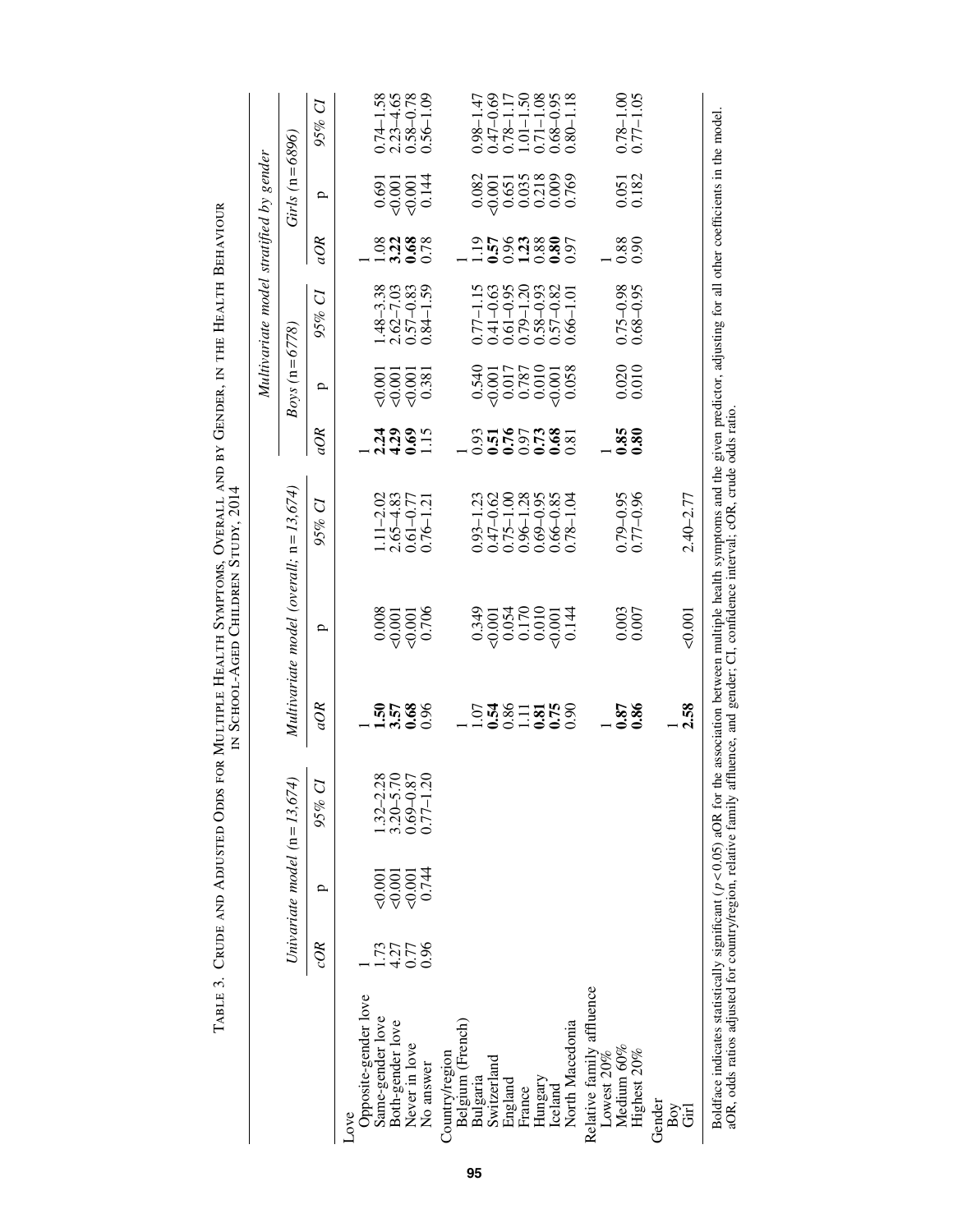|                                          |              |                |                                                                  |                           |                       |                                             |                    |                   | Multivariate model stratified by gender |                              |                         |                                                                          |
|------------------------------------------|--------------|----------------|------------------------------------------------------------------|---------------------------|-----------------------|---------------------------------------------|--------------------|-------------------|-----------------------------------------|------------------------------|-------------------------|--------------------------------------------------------------------------|
|                                          |              |                | Univariate model $(n=13,674)$                                    |                           |                       | Multivariate model (overall; $n = 13,674$ ) |                    | $Boys (n = 6778)$ |                                         |                              | Girls $(n=6896)$        |                                                                          |
|                                          | $\partial R$ | p              | $95\%$ CI                                                        | aOR                       | p                     | J<br>95%                                    | aOR                | p                 | $\overline{C}$<br>95%                   | aOR                          | ₽                       | $\overline{C}$<br>95%                                                    |
| Love                                     |              |                |                                                                  |                           |                       |                                             |                    |                   |                                         |                              |                         |                                                                          |
| Opposite-gender love<br>Same-gender love | 2.81         | 0.001          |                                                                  |                           | 0.001                 | $.64 - 5.31$                                |                    | 0.052             | $0.99 - 7.43$                           |                              | 0.003                   |                                                                          |
| Both-gender love                         | 3.16         | 0.001          |                                                                  |                           | 0.001                 | $1.79 - 5.31$<br>$0.70 - 1.47$              |                    | 0.001             | $.94 - 13.28$                           |                              |                         | $1.47 - 6.41$<br>$1.34 - 4.88$<br>$0.47 - 1.30$                          |
| Never in love<br>No answer               | 1.05<br>112  | 0.755<br>0.793 | $1.58 - 5.01$<br>$1.87 - 5.33$<br>$0.74 - 1.48$<br>$0.55 - 2.29$ |                           | 0.948<br>0.798        | $0.53 - 2.27$                               | $2.548$<br>$2.548$ | 0.172<br>0.858    | $0.85 - 2.49$<br>$0.28 - 2.93$          | $3.58$<br>$3.727$<br>$-1.27$ | 0.005<br>0.337<br>0.606 | $0.51 - 3.20$                                                            |
| Country/region                           |              |                |                                                                  |                           |                       |                                             |                    |                   |                                         |                              |                         |                                                                          |
| Belgium (French)<br>Bulgaria             |              |                |                                                                  | 0.09                      | 0.001                 | $0.04 - 0.18$                               |                    | 0.001             | $0.07 - 0.42$                           |                              | 0.001                   | $0.01 - 0.15$                                                            |
| Switzerland                              |              |                |                                                                  |                           | 0.001                 | $0.04 - 0.18$                               |                    | 0.001             | $0.08 - 0.47$                           |                              | $\frac{0.001}{0.001}$   | $\begin{array}{c} 0.01 - 0.13 \\ 0.19 - 0.59 \\ 0.20 - 0.60 \end{array}$ |
| England                                  |              |                |                                                                  |                           | $\frac{0.001}{0.001}$ | $0.26 - 0.60$                               |                    | 0.025             | $0.25 - 0.91$<br>$0.23 - 0.89$          |                              |                         |                                                                          |
| France                                   |              |                |                                                                  |                           | 0.028                 | $0.25 - 0.59$<br>$0.44 - 0.95$              |                    | 0.022             | $0.46 - 1.60$                           |                              | 0.020<br>0.001          | $0.33 - 0.91$                                                            |
| Hungary<br><b>Lceland</b>                |              |                |                                                                  | <b>enggung</b><br>0000000 | 0.001                 | $0.40 - 0.72$                               | 12349861           | 0.619<br>0.093    | $0.39 - 1.07$                           | 33355333                     | 0.001                   | $0.33 - 0.70$                                                            |
| North Macedonia                          |              |                |                                                                  |                           | 0.001                 | $0.05 - 0.21$                               |                    | 0.001             | $0.04 - 0.37$                           |                              | 0.001                   | $0.04 - 0.24$                                                            |
| Relative family affluence                |              |                |                                                                  |                           |                       |                                             |                    |                   |                                         |                              |                         |                                                                          |
| Medium 60%<br>Lowest 20%                 |              |                |                                                                  | 0.82                      |                       | $0.62 - 1.07$                               |                    |                   |                                         |                              |                         |                                                                          |
| Highest 20%                              |              |                |                                                                  | 0.61                      | 0.140<br>0.009        | $0.42 - 0.89$                               | $0.39$<br>0.48     | 0.573<br>0.022    | $0.58 - 1.35$<br>$0.25 - 0.90$          | 0.78                         | 0.169<br>0.126          | $0.55 - 1.11$<br>$0.44 - 1.11$                                           |
| Gender                                   |              |                |                                                                  |                           |                       |                                             |                    |                   |                                         |                              |                         |                                                                          |
| <b>Boy</b><br>Girl                       |              |                |                                                                  | $\frac{4}{1}$             | 0.005                 | $1.10 - 1.78$                               |                    |                   |                                         |                              |                         |                                                                          |
|                                          |              |                |                                                                  |                           |                       |                                             |                    |                   |                                         |                              |                         |                                                                          |

TABLE 4. CRUDE AND ADJUSTED ODDS FOR POOR SELF-RATED HEALTH, OVERALL AND BY GENDER, IN THE HEALTH BEHAVIOUR Table 4. Crude and Adjusted Odds for Poor Self-Rated Health, Overall and by Gender, in the Health Behaviour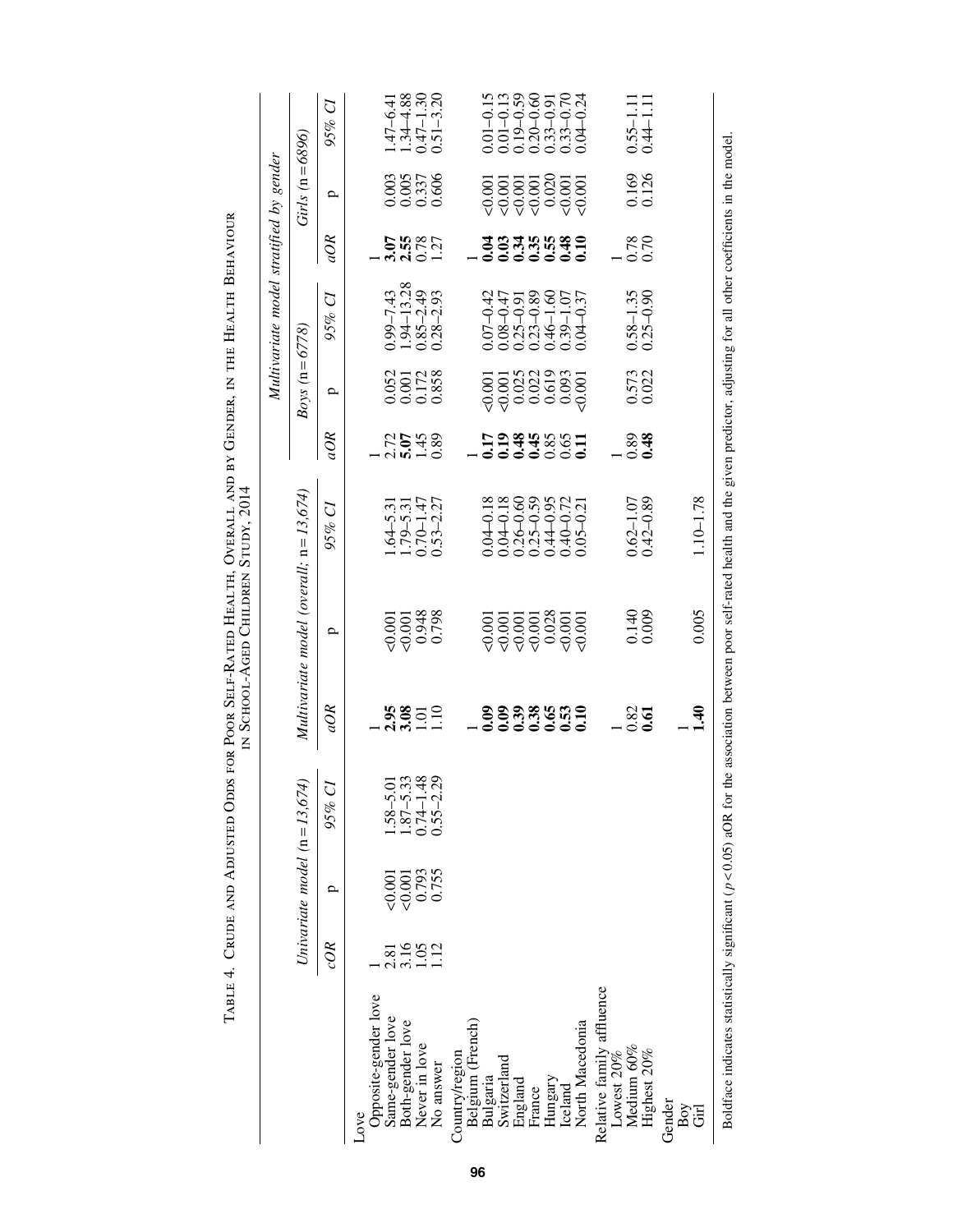same-gender love whose odds for poor self-rated health, were similar to opposite-gender love adolescents of the same gender.

Reporting never having been in love was associated with lower odds for multiple symptoms. This is in line with our observation that not being in love is also a preventive factor in adolescent substance use.<sup>55</sup> Adolescents who did not answer the question on romantic love did not differ significantly from their opposite-gender love peers. Boys and girls reporting both-gender love had 4.3 times and 3.2 times the odds for multiple health symptoms, respectively, compared to opposite-gender love youth. Boys and girls reporting both-gender love also had 5.1 times and 2.6 times the odds for poor self-rated health, respectively. This pattern is in line with earlier findings on bisexual adolescents,<sup>20,21</sup> which suggests that they may experience more stress and greater health inequalities than those exclusively attracted to same-gender partners. Our findings partly correspond to a population survey with adults from Massachusetts, in which the self-rated poor or fair health of gay and lesbian individuals was not significantly different from that of heterosexual individuals, but bisexual respondents were significantly more likely to report poorer self-rated health. At the same time, all sexual minority respondents were more likely to feel limited by their health status.<sup>56</sup>

Adolescents reporting both-gender love were at even higher risk of multiple symptoms and poor subjective health than those reporting same-gender love. Both-gender attraction, or bisexuality, is often ''invisible'' or denied by the social environment. Bisexual individuals may be miscategorized as exclusively attracted to same or opposite-gender partners. They may experience rejection and biphobic harassment not just by heterosexual peers but also by those who identify as gay or lesbian. $42,43,57,58$ 

The ''mild'' effect of clustering (i.e., a low level of nonrandomness in how same-gender love and both-gender love young people were distributed in the sample)<sup>59</sup> may relate to the low and scattered presence of SMY among adolescents. In our sample, it would be hard to find a classroom where more than one student reported same-gender love or both-gender love. For many sexual minority individuals, adolescence may be an especially stressful and isolating life period,<sup>60</sup> especially if they have no supportive adults, peers, or role models.<sup>61,62</sup> Such isolation and lack of social and emotional support may also add to minority stress and its negative health consequences. Initiatives to attenuate the health inequalities among SMY, such as Gay-Straight Alliances or Gender-Sexuality Alliances,<sup>63,64</sup> have the additional benefits that they reduce loneliness and suicidality and increase social cohesion. Some of these positive effects have been observed not just in SMY youth but in heterosexual adolescents as well.65–68

# Limitations

The limited number of adolescents reporting same-gender and both-gender love prevented us from disaggregating analyses by country/region. However, adjusting for gender, socioeconomic background, and regional differences did not yield substantially different odds ratios. This suggests that the poorer health of SMY is universal across the countries included in the study. As the data were cross-sectional, we cannot infer whether love for same- and both-gender partners is associated with poor subjective health at a later age. Selfreported health, similar to health status perceived by others, may also be influenced by sexual minority status.<sup>69</sup> We also acknowledge that love is just one facet of sexual orientation, and for a comprehensive picture, sexual desire, identity, and gender of sexual partners should also be investigated.<sup>28</sup> We used binary variables to determine the gender of both respondents' and their partners (boys or girls). This approach does not reflect the experience of young people whose gender identity does not match these binary categories nor those for whom the sex assigned at birth does not correspond with their gender identity.

There is evidence that nonbinary and transgender adolescents are especially vulnerable to health risks $\bar{r}^{0,71}$ ; therefore, their identification in health surveys would be very important. The International HBSC Network is currently exploring how gender identity and sex assigned at birth can be included in the survey.

# Conclusion

Our study provided cross-cultural evidence from eight European countries and regions, representing a diverse geographic and cultural range, that SMY are more vulnerable to reporting multiple health symptoms and rate their health as poorer than their peers in love with the opposite gender. Adolescents in love with both-gender partners were at higher risk than those who reported love exclusively with samegender partners. Those who reported never having been in love had lower odds of reporting psychosomatic symptoms, while those who did not respond had similar odds to those who reported love for opposite-gender partners. These findings should inform European health policies to support interventions that reduce minority stress and consequent health inequalities in SMY. Future cross-national research should investigate whether adolescents in love with same- and both-gender partners are also vulnerable to risk behaviors and bullying and whether bullying mediates the association between same- or both-gender love and poor health outcomes. That physical and psychological symptoms and poor health are more frequent in SMY indirectly suggests long-term adverse health outcomes. Therefore, attending to the well-being of SMY may help in attenuating serious health inequalities in most countries.

## Acknowledgments

The authors thank Professor Róbert Urbán, PhD (Institute of Psychology, ELTE Eötvös Loránd University, Budapest, Hungary) for the statistical consultation he provided. HBSC is an international study carried out in collaboration with WHO Europe. The International Coordinator of the 2013/ 2014 survey was Joanna Inchley (University of Glasgow, Scotland) and the Data Bank Manager was Oddrun Samdal (University of Bergen, Norway). The following Principal Investigators of national HBSC Teams gave us permission to use national data from the given country: Katia Castetbon (French Belgium), Lidiya Vasileva (Bulgaria), Fiona Brooks and Ellen Klemera (England), Emmanuelle Godeau (France), Lina Kostarova-Unkovska (North Macedonia), Agnes Németh (Hungary), Arsaell Arnarsson (Iceland), and Marina Delgrande Jordan and Hervé Kuendig (Switzerland). The authors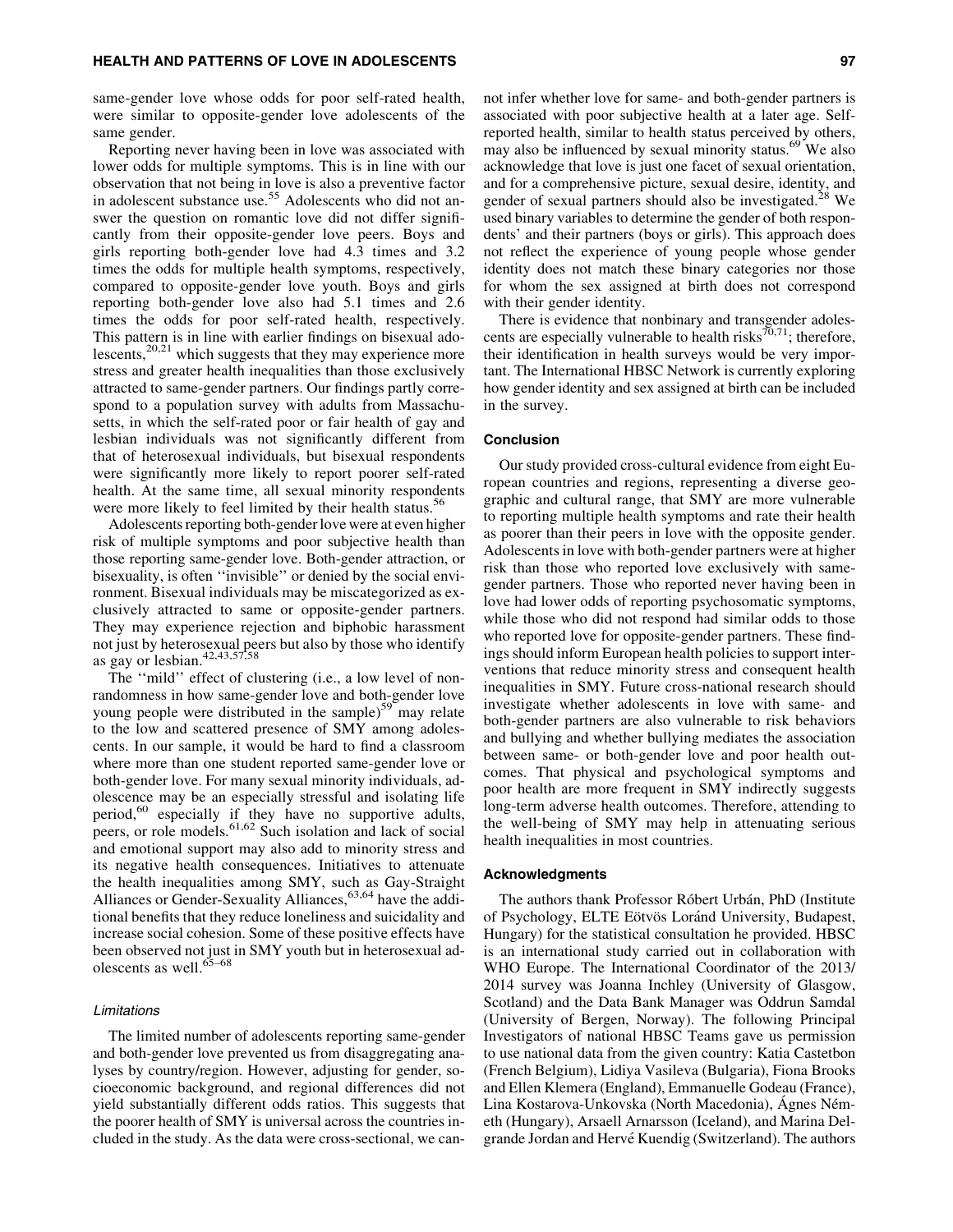are grateful for their colleagues in the HBSC Sexual Health Focus Group for their help. For details on HBSC, see [www](http://www.hbsc.org) [.hbsc.org](http://www.hbsc.org)

## Disclaimer

The article presents analysis of a subsample of the HBSC, a WHO collaborative cross-cultural study. Some of the initial findings were presented by the first author at the 32nd Annual Conference of the European Health Psychology Society (EHPS), August 21–25, 2018, Galway, Ireland, and at the 10th Excellence in Pediatrics (EiP) Conference, December 6–8, 2018, Prague, Czech Republic.

# Author Disclosure Statement

No competing financial interests exist.

## Funding Information

This research was supported by the following agencies and bodies: HBSC Belgium Fédération Wallonie-Bruxelles is funded by the Wallonia-Brussels Federation (FWB), the Office of Birth and Childhood (ONE), the Walloon Region, and the Brussels-Capital Region. HBSC Bulgaria is funded by UNICEF-Bulgaria. HBSC England is funded by the Department of Health and Social Care. HBSC France is funded by Santé Publique France and French Monitoring Centre for Drug Use and Addiction (OFDT). HBSC Hungary is funded by ELTE Eötvös Loránd University. HBSC Iceland is funded by grants from the Icelandic Directorate of Health, Kaupfelag Eyfirdinga (KEA) and the University of Akureyri. North Macedonia is funded by the United Nations Population Fund/United Nations Development Programme. HBSC Switzerland is funded by the Swiss Federal Office of Public Health and most of the Swiss cantons. The study was funded, in part, by grant number FDN 154335 from the Canadian Institutes of Health Research (E.M.S., Principal Investigator).

## **References**

- 1. Cochran SD, Mays VM: Physical health complaints among lesbians, gay men, and bisexual and homosexually experienced heterosexual individuals: Results from the California Quality of Life Survey. Am J Public Health 2007;97:2048– 2055.
- 2. Cochran SD, Sullivan JG, Mays VM: Prevalence of mental disorders, psychological distress, and mental health services use among lesbian, gay, and bisexual adults in the United States. J Consult Clin Psychol 2003;71:53–61.
- 3. Meyer IH: Prejudice, social stress, and mental health in lesbian, gay, and bisexual populations: Conceptual issues and research evidence. Psychol Bull 2003;129:674–697.
- 4. Meyer IH: Minority stress and mental health in gay men. J Health Soc Behav 1995;36:38–56.
- 5. Meyer IH: Prejudice and discrimination as social stressors. In: *The Health of Sexual Minorities: Public Health Perspectives on Lesbian, Gay, Bisexual and Transgender Populations.* Edited by Meyer IH, Northridge ME. New York: Springer Science+Business Media, 2007, pp 242–267.
- 6. Fergusson DM, Horwood LJ, Ridder EM, Beautrais AL: Sexual orientation and mental health in a birth cohort of young adults. Psychol Med 2005;35:971–981.
- 7. Marshal MP, Dietz LJ, Friedman MS, et al.: Suicidality and depression disparities between sexual minority and heterosexual youth: A meta-analytic review. J Adolesc Health 2011;49:115–123.
- 8. Lick DJ, Durso LE, Johnson KL: Minority stress and physical health among sexual minorities. Perspect Psychol Sci 2013;8:521–548.
- 9. Hafeez H, Zeshan M, Tahir MA, et al.: Health care disparities among lesbian, gay, bisexual, and transgender youth: A literature review. Cureus 2017;9:e1184.
- 10. Floyd FJ, Bakeman R: Coming-out across the life course: Implications of age and historical context. Arch Sex Behav 2006;35:287–296.
- 11. Homma Y, Saewyc E, Zumbo BD: Is it getting better? An analytical method to test trends in health disparities, with tobacco use among sexual minority vs. heterosexual youth as an example. Int J Equity Health 2016;15:79.
- 12. Peter T, Edkins T, Watson R, et al: Trends in suicidality among sexual minority and heterosexual students in a Canadian population-based cohort study. Psychol Sex Orientat Gend Divers 2017;4:115–123.
- 13. Russell ST, Fish JN: Mental health in lesbian, gay, bisexual, and transgender (LGBT) youth. Annu Rev Clin Psychol 2016;12:465–487.
- 14. Poteat VP, Anderson CJ: Developmental changes in sexual prejudice from early to late adolescence: The effects of gender, race, and ideology on different patterns of change. Dev Psychol 2012;48:1403–1415.
- 15. Goodenow C, Watson RJ, Adjei J, et al.: Sexual orientation trends and disparities in school bullying and violencerelated experiences, 1999–2013. Psychol Sex Orientat Gend Divers 2016;3:386–396.
- 16. Mustanski B, Andrews R, Puckett JA: The effects of cumulative victimization on mental health among lesbian, gay, bisexual, and transgender adolescents and young adults. Am J Public Health 2016;106:527–533.
- 17. Pollitt AM, Mallory AB, Fish JN: Homophobic bullying and sexual minority youth alcohol use: Do sex and race/ethnicity matter? LGBT Health 2018;5:412–420.
- 18. O'Malley Olsen E, Kann L, Vivolo-Kantor A, et al.: School violence and bullying among sexual minority high school students, 2009–2011. J Adolesc Health 2014; 55:432–438.
- 19. Wickramasekera IE: Somatization: Concepts, data, and predictions from the high risk model of threat perception. J Nerv Ment Dis 1995;183:15–23.
- 20. Taliaferro LA, Gloppen KM, Muehlenkamp JJ, Eisenberg ME: Depression and suicidality among bisexual youth: A nationally representative sample. J LGBT Youth 2018;15: 16–31.
- 21. Arbeit MR, Fisher CB, Macapagal K, Mustanski B: Bisexual invisibility and the sexual health needs of adolescent girls. LGBT Health 2016;3:342–349.
- 22. Birkett M, Newcomb ME, Mustanski B: Does it get better? A longitudinal analysis of psychological distress and victimization in lesbian, gay, bisexual, transgender, and questioning youth. J Adolesc Health 2015;56:280–285.
- 23. Burström B, Fredlund P: Self rated health: Is it as good a predictor of subsequent mortality among adults in lower as well as in higher social classes? J Epidemiol Community Health 2001;55:836–840.
- 24. Vingilis ER, Wade TJ, Seeley JS: Predictors of adolescent self-rated health. Can J Public Health 2002;93:193– 197.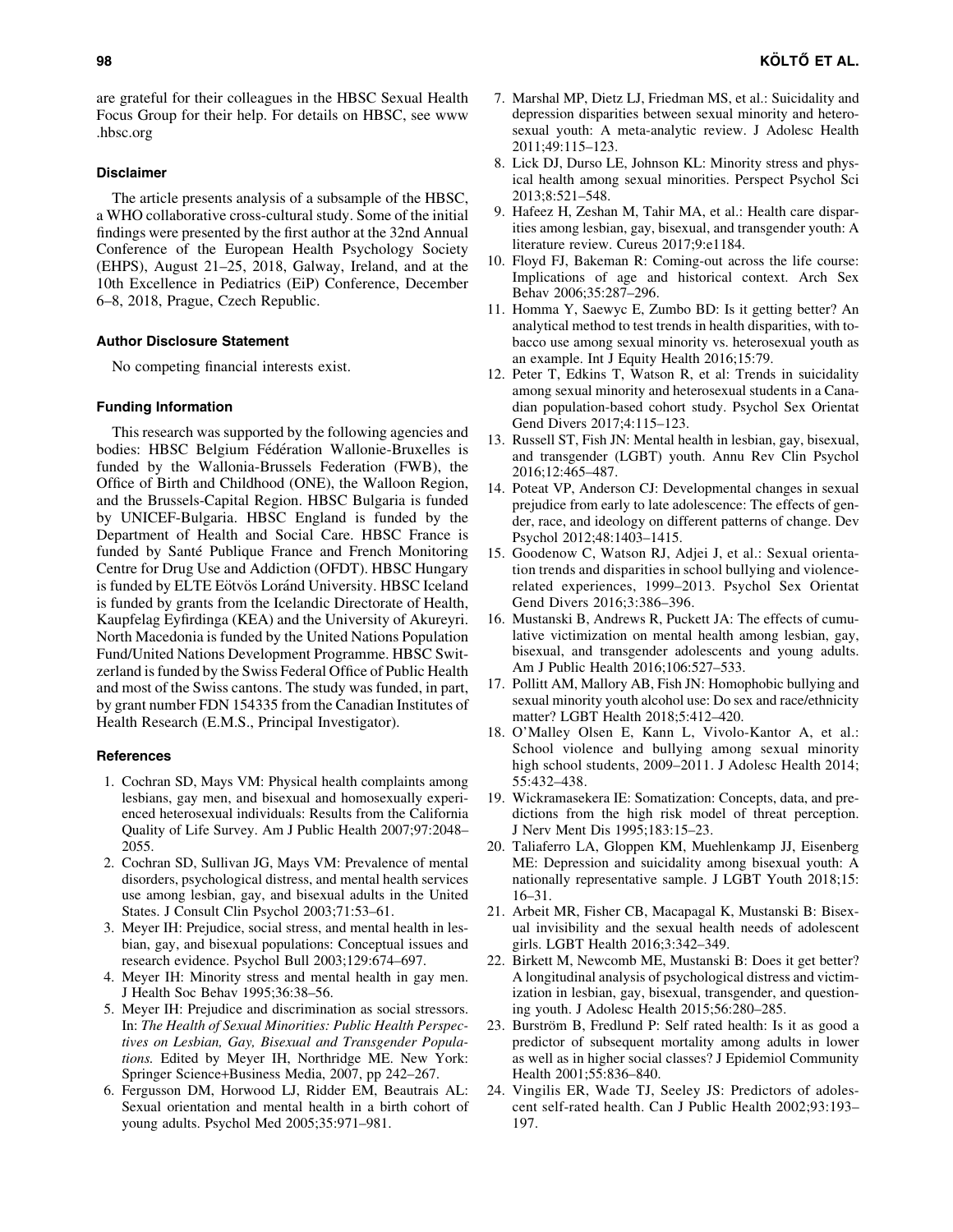- 25. Calzo JP, Blashill AJ: Child sexual orientation and gender identity in the Adolescent Brain Cognitive Development Cohort Study. JAMA Pediatr 2018;172:1090–1092.
- 26. Savin-Williams RC, Rodriguez RG: A developmental, clinical perspective on lesbian, gay male, and bisexual youths. In: *Advances in Adolescent Development, Vol. 5. Adolescent Sexuality.* Edited by Gullotta TP, Adams GR, Montemayor R. Thousand Oaks, CA: Sage Publications, Inc., 1993, pp 77–101.
- 27. Watson RJ, Wheldon CW, Puhl RM: Evidence of diverse identities in a large national sample of sexual and gender minority adolescents. J Res Adolesc 2019. [EPub ahead of print]; DOI: 10.1111/jora.12488
- 28. Geary RS, Tanton C, Erens B, et al.: Sexual identity, attraction and behaviour in Britain: The implications of using different dimensions of sexual orientation to estimate the size of sexual minority populations and inform public health interventions. PLoS One 2018;13:e0189607.
- 29. Matthews DD, Blosnich JR, Farmer GW, Adams BJ: Operational definitions of sexual orientation and estimates of adolescent health risk behaviors. LGBT Health 2014;1: 42–49.
- 30. Költő A, Young H, Burke L, et al.: Love and dating patterns for same- and both-gender attracted adolescents across Europe. J Res Adolesc 2018;28:772–778.
- 31. Diamond LM: What does sexual orientation orient? A biobehavioral model distinguishing romantic love and sexual desire. Psychol Rev 2003;110:173–192.
- 32. Semlyen J, King M, Varney J, Hagger-Johnson G: Sexual orientation and symptoms of common mental disorder or low wellbeing: Combined meta-analysis of 12 UK population health surveys. BMC Psychiatry 2016;16:67.
- 33. Arnarsson A, Sveinbjornsdottir S, Thorsteinsson EB, Bjarnason T: Suicidal risk and sexual orientation in adolescence: A population-based study in Iceland. Scand J Public Health 2015;43:497–505.
- 34. Thorsteinsson EB, Loi N, Sveinbjornsdottir S, Arnarsson A: Sexual orientation among Icelandic year 10 adolescents: Changes in health and life satisfaction from 2006 to 2014. Scand J Psychol 2017;58:530–540.
- 35. Minton SJ, Dahl T, O' Moore AM, Tuck D: An exploratory survey of the experiences of homophobic bullying among lesbian, gay, bisexual and transgendered young people in Ireland. Irish Educ Studies 2008;27:177–191.
- 36. Mannix-McNamara P, O'Grady E, Devaney E, Jourdan D: Tackling social and health inequalities: Vulnerability among the young lesbian, gay and bisexual population in Ireland. Psychol Sex 2013;4:268–282.
- 37. Költő A, Nic Gabhainn S: Attraction and love in schoolchildren in Ireland—Pilot. Galway, Ireland: Health Promotion Research Centre, National University of Ireland Galway, 2018. Available at [www.nuigalway.ie/media/health](http://www.nuigalway.ie/media/healthpromotionresearchcentre/hbscdocs/shortreports/2018-AK-Romantic-attraction-2018-Pilot.pdf) [promotionresearchcentre/hbscdocs/shortreports/2018-AK-](http://www.nuigalway.ie/media/healthpromotionresearchcentre/hbscdocs/shortreports/2018-AK-Romantic-attraction-2018-Pilot.pdf)[Romantic-attraction-2018-Pilot.pdf](http://www.nuigalway.ie/media/healthpromotionresearchcentre/hbscdocs/shortreports/2018-AK-Romantic-attraction-2018-Pilot.pdf) Accessed October 2, 2019.
- 38. Kuyper L, de Roos S, Iedema J, Stevens G: Growing up with the right to marry: Sexual attraction, substance use, and well-being of Dutch adolescents. J Adolesc Health 2016; 59:276–282.
- 39. Hagger-Johnson G, Taibjee R, Semlyen J, et al.: Sexual orientation identity in relation to smoking history and alcohol use at age 18/19: Cross-sectional associations from the Longitudinal Study of Young People in England (LSYPE). BMJ Open 2013;3:e002810.
- 40. Saewyc EM: Research on adolescent sexual orientation: Development, health disparities, stigma and resilience. J Res Adolesc 2011;21:256–272.
- 41. Bränström R, van der Star A: More knowledge and research concerning the health of lesbian, gay, bisexual and transgender individuals is needed. Eur J Public Health 2016;26:208– 209.
- 42. Flanders CE, Dobinson C, Logie C: ''I'm never really my full self'': Young bisexual women's perceptions of their mental health. J Bisexuality 2015;15:454–480.
- 43. Russell ST: Bisexuality and adolescence. J Bisexuality 2011;11:434–438.
- 44. Inchley J, Currie D, Young T, et al.: *Growing Up Unequal: Gender and Socioeconomic Differences in Young People's Health and Well-Being. Health Behaviour in School-Aged Children (HBSC) Study: International Report from the 2013/2014 Survey*. Copenhagen: WHO Regional Office for Europe, 2016.
- 45. Currie C, Inchley J, Molcho M, et al.: Health Behaviour in School-aged Children (HBSC) study protocol: Background, methodology and mandatory items for the 2013/14 survey. St. Andrews: Child and Adolescent Health Research Unit (CAHRU), 2014.
- 46. World Health Organization: *Standards and Operational Guidance for Ethics Review of Health-Related Research with Human Participants*. Geneva: World Health Organization, 2011.
- 47. Haugland S, Wold B, Stevenson JIM, et al.: Subjective health complaints in adolescence: A cross-national comparison of prevalence and dimensionality. Eur J Public Health 2001;11:4–10.
- 48. Ravens-Sieberer U, Torsheim T, Hetland J, et al.: Subjective health, symptom load and quality of life of children and adolescents in Europe. Int J Public Health 2009;54(Suppl 2): 151–159.
- 49. Richter M, Moor I, van Lenthe FJ: Explaining socioeconomic differences in adolescent self-rated health: The contribution of material, psychosocial and behavioural factors. J Epidemiol Community Health 2012;66:691–697.
- 50. Currie C, Molcho M, Boyce W, et al: Researching health inequalities in adolescents: The development of the Health Behaviour in School-Aged Children (HBSC) family affluence scale. Soc Sci Med 2008;66:1429–1436.
- 51. Schnohr CW, Makransky G, Kreiner S, et al.: Item response drift in the Family Affluence Scale: A study on three consecutive surveys of the Health Behaviour in School-aged Children (HBSC) survey. Measurement 2013;46:3119–3126.
- 52. Torsheim T, Cavallo F, Levin KA, et al.: Psychometric validation of the revised family affluence scale: A latent variable approach. Child Indic Res 2016;9:771–784.
- 53. Cohen J: *Statistical Power Analysis for the Behavioral Sciences*, *2nd ed*. Hillsdale, NJ: Lawrence Erlbaum, 1988.
- 54. Enders CK: *Applied Missing Data Analysis, 1st ed.* New York: The Guilford Press, 2010.
- 55. Költő A, Cosma A, Young H, et al.: Romantic attraction and substance use in 15-year-old adolescents from eight European countries. Int J Environ Res Public Health 2019;16: E3063.
- 56. Conron KJ, Mimiaga MJ, Landers SJ: A population-based study of sexual orientation identity and gender differences in adult health. Am J Public Health 2010;100:1953–1960.
- 57. Bostwick W, Hequembourg A: ''Just a little hint'': Bisexualspecific microaggressions and their connection to epistemic injustices. Cult Health Sex 2014;16:488–503.